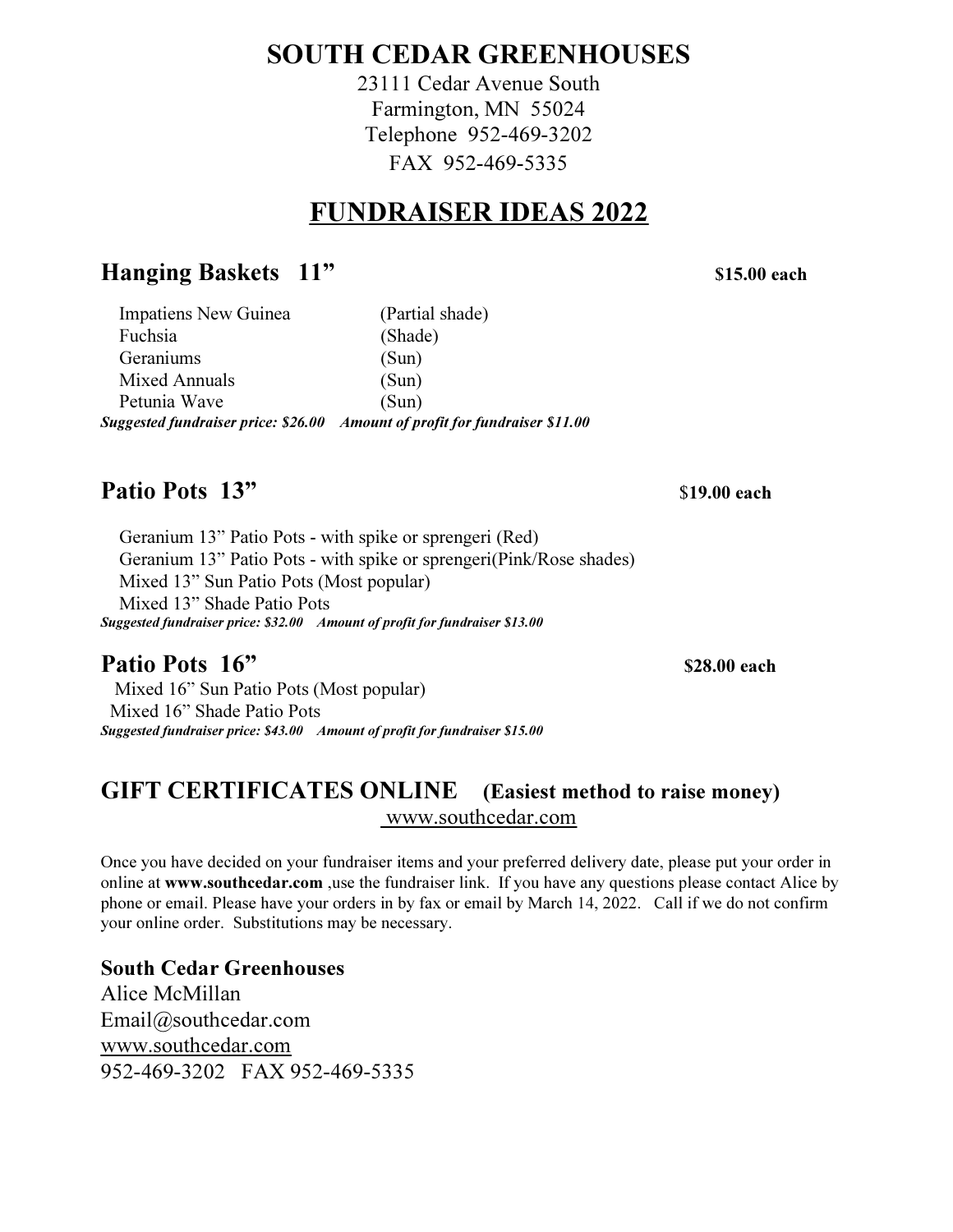#### Put your fundraiser name here and print fliers

Contact Person **Plants** brought to you by:

## Phone Number **South Cedar Greenhouses** South Cedar Greenhouses 23111 Cedar Avenue South email **Example 2008 Example 2008 Example 2008 Example 2008 Example 2008 Example 2008 Example 2008 Example 2008**

### 11" Hanging Baskets

## 13" Patio Pots

Geranium 13" Patio Pots - with spike or sprengeri (Red) Geranium 13" Patio Pots - with spike or sprengeri (Pink/Rose shades) Mixed 13" Sun Patio Pots (Most popular, spectacular) Mixed 13" Shade Patio Pots

| 11" Hanging Baskets          |        | Qty | Price   | <b>Total</b> |
|------------------------------|--------|-----|---------|--------------|
| Impatiens New Guinea         | 11" HB |     | \$26.00 |              |
| Fuchsia                      | 11" HB |     | \$26.00 |              |
| Geraniums                    | 11" HB |     | \$26.00 |              |
| Mixed Annuals (Most Popular) | 11" HB |     | \$26.00 |              |
| Petunia Wave                 | 11" HB |     | \$26.00 |              |

|           | Qtv | Price   | Total |
|-----------|-----|---------|-------|
| 13" Patio |     | \$32.00 |       |
| 13" Patio |     | \$32.00 |       |
| 13" Patio |     | \$32.00 |       |
| 13" Patio |     | \$32.00 |       |

| <b>16" Patio Pots</b>      |           | Qty | Price   | Total |
|----------------------------|-----------|-----|---------|-------|
| Mixed 16" Sun Patio Pots   | 16" Patio |     | \$43.00 |       |
| Mixed 16" Shade Patio Pots | 16" Patio |     | \$43.00 |       |

| \$50 Gift Certificate |                | Qty | Price   | Total |
|-----------------------|----------------|-----|---------|-------|
|                       | \$50 Gift Card |     | \$50.00 |       |
|                       |                |     |         |       |
| \$25 Gift Certificate |                | Qty | Price   | Total |
|                       | \$25 Gift Card |     | \$25.00 |       |

| v. | ۰. | $ -$ |  |
|----|----|------|--|
|    |    |      |  |